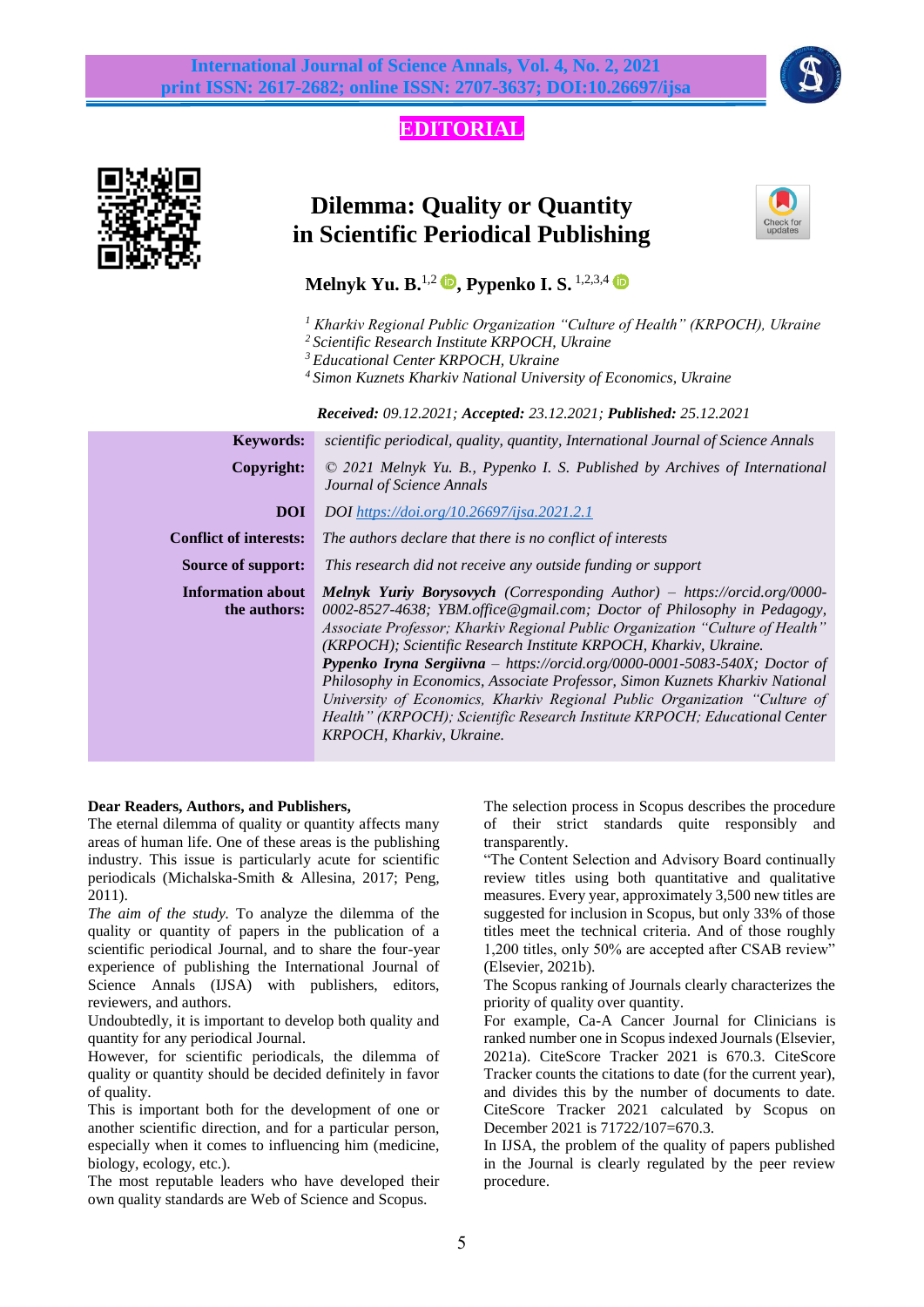

All manuscripts submitted for publication the IJSA are peer reviewed. Manuscripts of the IJSA Editorial Board Member are submitted to the review process on general terms. Each participant in the review process – author, reviewer or editor – is required to declare a possible conflict of interest so that the publisher anticipates the possibility of such influence. The Editorial Office strives to exclude conflicts of interest between authors and reviewers.

The average number of rejected manuscripts is 85%, of which: 40% are rejected during the preliminary evaluation process; 45% are rejected during the peer review process.

At the first stage, the reasons for rejection are: the guidelines of the study have not been followed, the manuscript title is out of scope of the journal, manuscript requirements have not been followed, the manuscript contains stylistic, spelling and syntax errors, plagiarism, etc.

At the second stage, the reasons for rejection are: scientific relevance and practical importance are absent, methodological errors, there is no logic between the sections of the manuscript, etc.

All authors complete the conflict of interest declaration. Authors should disclose at the time of submission any financial arrangement they may have. Such information will be held in confidence while the manuscript is under review and will not influence the editorial decision, but if the manuscript is accepted for publication, the editors will usually discuss with the authors the manner in which such information is to be communicated to the reader. Because the essence of reviews and editorials is selection and interpretation of the literature, journal expects that authors of such manuscripts will not have any financial interest in a company (or its competitor) that makes a product discussed in the manuscript. Journal policy requires that reviewers, associate editors, editors reveal in a letter to the Editor-in-Chief any relationships that they have that could be construed as causing a conflict of interest with regard to a manuscript under review. The letter should include a statement of any financial relationships with commercial companies involved with a product under study.

We welcome genuine appeals to the editor's and the reviewers' decisions. However, authors will need to provide strong evidence or new data in response to the editor's and reviewers' comments. The Journal has developed a template for the replies to reviewers' comments.

Ethical behavior is very important. No author should insist on the publication of his/her manuscript. Respect the opinion of the reviewers and the editor. Rejecting a manuscript can be an important step in improving the quality of your manuscript. The Editorial Board members or the editor may not treat any manuscript or author as biased or favorable.

IJSA is committed to a high standard of editorial ethics. [IJSA is the Committee of Publication Ethics \(COPE\)](https://publicationethics.org/members/international-journal-science-annals)  [Member](https://publicationethics.org/members/international-journal-science-annals)*.*

The Editorial Office of the Journal denounces plagiarism. KRPOCH Publishing uses the CrossCheck service from Crossref to initially detect possible plagiarism.

If plagiarism is detected in the paper, it is completely removed at any stage.

The IJSA Editorial Office has developed a procedure for removing published papers in case of detection of plagiarism in them after their publication, which is described on the Journal's website.

The Journal Editorial Office denounces the following types of authorship: "Ghost" author, "Guest" author, and "Gift" author. Therefore, the Editorial Office strictly monitors the awareness of the authors about their submission of the manuscript to the Journal, the presence of the contribution of all authors to the manuscript, signed supplemental documents, etc.

Perhaps some Journals have a policy of refusing authors to publish a manuscript based on the authors' low Hindex or even their residence in developing countries.

We strongly believe that such a position is not only unacceptable, but also erroneous.

For example, George Huntington only published two medical papers, of which one, produced at the age of 22 describing his eponymous chorea (Huntingdon, 1872) was subsequently eulogized by Osler et al. (1950) who said there are "few instances in which a disease has been more accurately, more graphically or more briefly described".

So, George Huntington's H-index couldn't be higher than 2 in principle. Journals, guided by the selection of articles according to the author's citation index, would not give this author any chance of publishing his work.

IJSA provides immediate open access. All texts are free for all users and (or) institutions they represent. This can greatly increase the likelihood of citations.

The confidence that academics and the public have in the research published in the IJSA relies on the diligence of our peer review process as well as the Editorial Office commitment to ensuring objectivity and high-quality publication.

All manuscripts that have been submitted to the Editorial Board go through a peer review procedure. The reviewers fill out the reviewer evaluation form, which they submit to the IJSA Editorial Review Board.

Reviewers could submit their reviews via the IJSA profile on [Publons](https://publons.com/journal/105740/international-journal-of-science-annals-ijsa) (International Journal of Science Annals, n.d.).

The Journal Editorial Office is grateful to all editors. IJSA Editorial Board includes the most authoritative scientists from 17 countries, 5 continents in the fields of Education, Psychology, Medicine. We guarantee compliance the proper level of publication ethics, copyright protection at all stages of material review.

We are extremely grateful to our editors and reviewers for their expertise, time, and willingness to provide essential feedback.

The Editorial Office is proud to have been able to provide the required quality of publications in our Journal, as well as funding for all published papers by 2022.